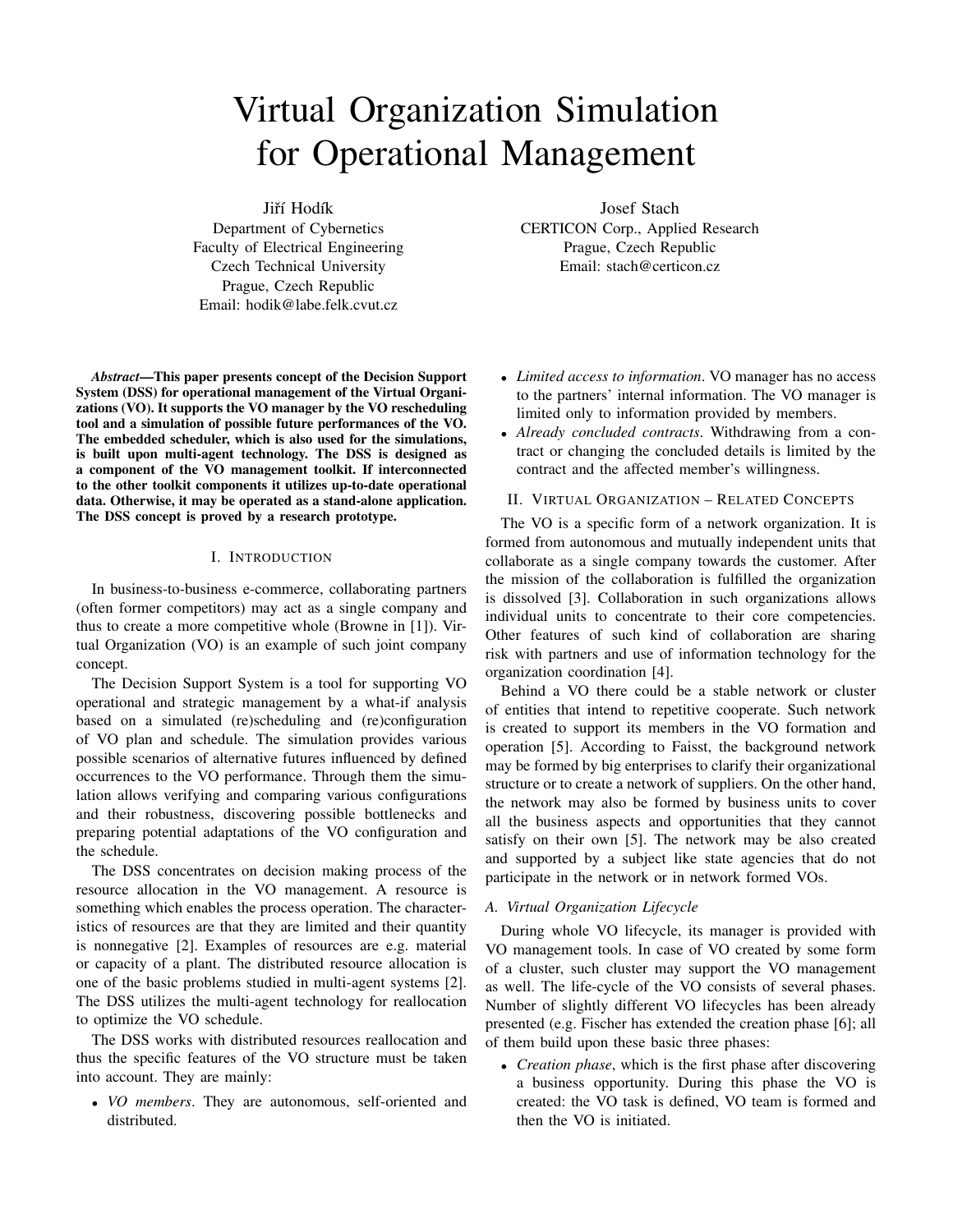- *Operation phase*,which contains all the value-adding processes of the VO. The operation of the VO is under control of the VO management. In some cases there is a need for an adaptation of the VO, e.g. initiation of new VO members. The adaptation is under control of VO management but it may be supported by tools primarily used during the VO creation phase.
- *Dissolution phase*, which finalizes and evaluates the VO operation and it potentially opens future cooperation. When the task of the VO is accomplished the VO operation may be evaluated. The evaluation concentrates e.g. to get information about reputation of individual members and their ability to collaborate with other members of the VO that is to be dissolute.

#### *B. Power of the Virtual Organization Manager*

Despite many similarities between VO and real organizations, there are significant differences that must be taken into account. One of them is the power of the organization manager. In case of a standard common organization, the manager has access to all internal data of subordinate units and is allowed to control the profit of each unit as well as its schedule in order to optimize the profit of the whole organization (although the profit of the single unit may be decreased). Besides their private goals all the units share one common goal, which is given by the organization manager. To optimize it, the manager has the right to assign tasks to inferior units without asking them about willingness to accept the tasks.

On the other hand, members of the VO are obliged by the concluded contract. They give access only to such information that they contracted to provide or they accept to provide. In the VO, processes of planning and scheduling are interconnected yet divided into two partially independent hierarchical levels:

- *VO manager level*, where optimization of the whole VO takes place, and
- *VO members' level*, where optimization of members' profits takes place.

Inner planning and optimization on the members' level is out of control of the Virtual Organization manager, who is responsible for optimization of the whole Virtual Organization. Planning and scheduling over the Virtual Organization members are much more difficult than planning and scheduling over an organization under central control. It requires advanced negotiation about the individual members' obligations.

#### *C. Workflows in Virtual Organization*

Specific of workflow management in VO is a distribution of the managed organization and therefore integration of the heterogeneous and autonomous workflow management systems or interfaces to them (Grefen in [7]).

Jun Yan et al. discuss weaknesses (mainly architectural limitations) of conventional workflow management systems for distributed workflows. Discovered weaknesses are: poor performance, lack of reliability, limited scalability, user restriction, and unsatisfactory system openness. In case described by Jun Yan et al. both data and control are distributed [8]. On the

other hand as the workflow management of VO is oriented to the central point represented by the VO manager, the centralized aspects should be taken into account. Such aspect could be supported in some way by centralized technologies as well as the distributed aspects by distributed technologies. For a domain of VO some extension in inter-organizational support are required but the overall workflow concept is sufficient for VO requirements (Mohan in [9]).

# *D. Multi-agent Systems in the Domain of Virtual Organizations*

In case of decentralized workflow it is suitable to use genuinely decentralized technology to support decentralized manner of the workflow (Jun Yan in [8]). Multi-agent technology, which is naturally distributed, seems to be promising to support such distributed environment of VO. Approaches to workflow management technologies vary from "viewing workflows as extended transactions" to "autonomous agentbased workflow implementation" (Dittrich in [10]).

Multi-agent system is a technology of distributed artificial intelligence; it is based on agents, independent autonomous software or hardware units, which may operate in cooperative as well as competitive environment [11]. In the VO domain the agents are mainly employed as representatives or models of individual partners or e.g. their individual work centers—the competency cells. The competency cell is defined by Wiendahl as an independent unit modeling a partner and one of its core competencies [12]. Each of the partners (and so their cells as well) operates with own resources that are not shared among the member's company. Although they collaborate, the VO members do not share all production relevant information they have (e.g. real costs). The multi-agent technology uses various levels of information privacy to model such characteristic of distributed environments [13].

Wiendahl also lists domains for agent application in the VOs [12]:

- *Network design.* Agents are utilized for partner selection, i.e. for identification of suitable partners and negotiation about their involvement in the network.
- *Operation of a network.* Agents are utilized for operational management of the network, i.e. for coordination of processes and process exception handling.
- *Modeling of network.* Agents are utilized for prediction of network future or alternative performance, i.e. for what-if analysis, and bottle-neck identification and removing.

Although modeling and simulation have been used to support production management for a long time, especially for distributed networks (e.g. Virtual Organizations) they become crucial e.g. for optimizing the production plan before the production itself is started [14].

The simulation of the VO as a VO manager tool for the VO optimization is studied e.g. by Osuna, who concentrates to multi-tier abstraction of the whole production process and has their simulation environment M2Value bounded to real enterprise data of simulated partners [14]. Savarimuthu et al provides JBees, the Coloured Petri net based multi-agent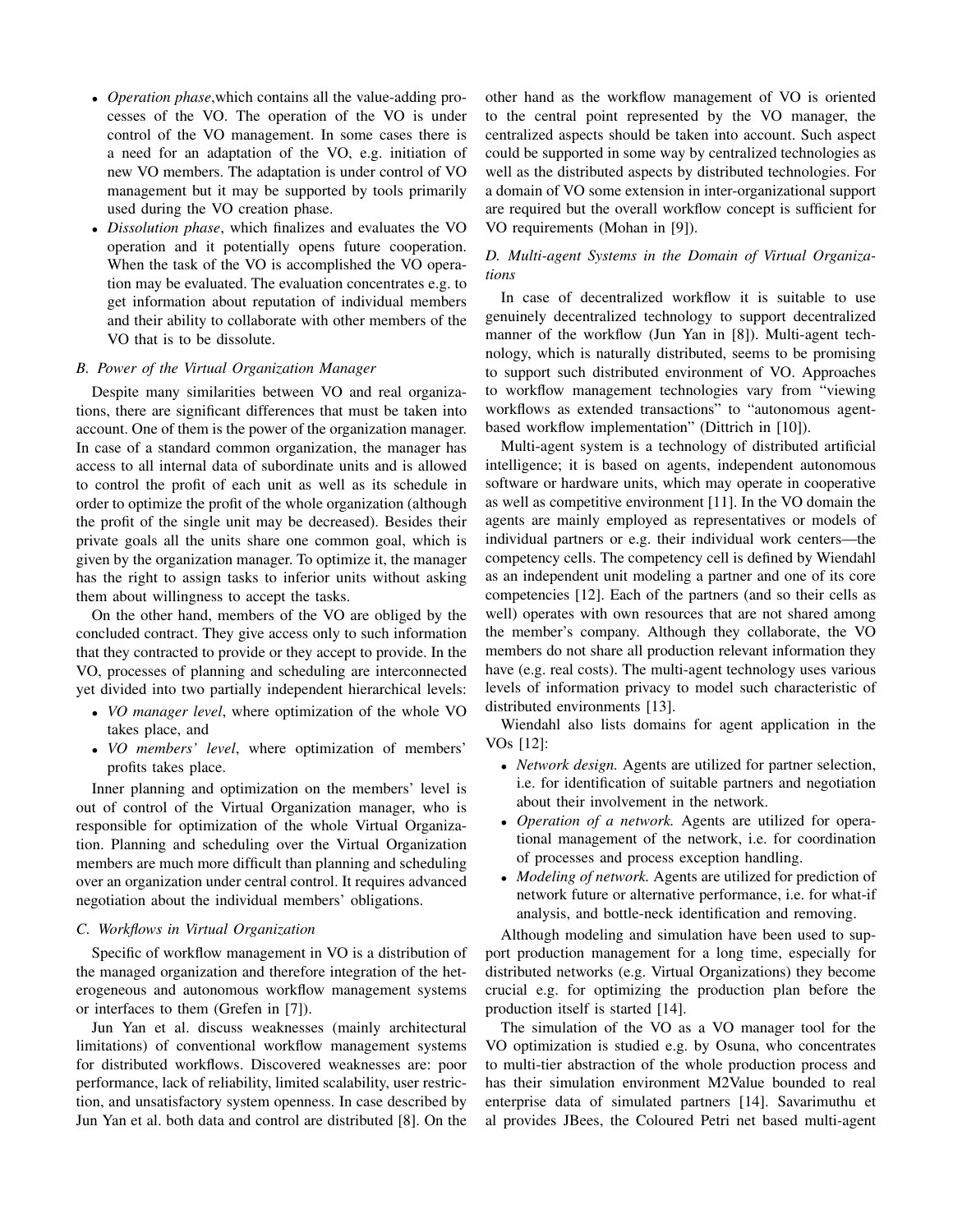framework for an adaptive and distributed workflow system [15]. In the MS2Value, JBees and in this work described DSS as well, the agents control resources.

In our work we concentrate to the last point of the Wiendahl's list of agent applications in the VO domain, the modeling of a VO. The reason of the model is simulation of the VO performance without influencing performance of the "real" VO during the simulation.

# III. DECISION SUPPORT SYSTEM FOR VIRTUAL ORGANIZATION MANAGEMENT

The DSS has been designed as a component of the Virtual Organization Management toolkit (VOM) [16]. The VOM components support the manager by information about the VO obligations, configuration, up-to-date information performance and state of the work, and monitoring and alerting system for discovering impending deviations as well as simulations of alternative future VO performances. The VOM also contains distributed components located on site of the VO members. These distributed components are configured by the VO manager through a specialized tool for the performance indicators management and they provide another monitoring component with their measurements.

The VO configuration data as well as performance data are collected and analyzed to support the manager in the VO control. One of the features given to the VO manager is a possibility of the VO simulation; such feature is a key service of the DSS. It may be used together with the other toolkit components or as a stand-alone application. Added values of the DSS are the following features:

- *Using latest VO operational data.* Integration with other tools for VO operational management allows the DSS to provide manager with VO simulation based on the latest VO data.
- *Impending deviations alerting.* VO manager is informed whether any milestone is (according to the simulation results) expected not to be kept.
- *Suggestions of local adaptation and alternative VO configurations analyzer.* In case of expected schedule deviations the analyzing part of DSS provides alternative schedule of VO.
- *Murphy generator.* Generator of random deviations (negative as well as positive) of keeping deadlines and abilities to meet an engagement allows proving the VO configuration robustness. Outputs are presented in VO configurations analyzer.
- *Thin client*. Using web interface as system GUI, the DSS may be maintained by any provider e.g. as an on-demand service. In such case DSS users (VO managers) are provided with tools that they could not afford or maintain individually. This support saves VO managers' resources that would be used for maintaining local decision support systems.

## *A. The Application of DSS*

The DSS concentrates on operation phase of the VO lifecycle. It offers user (the VO manager) with various possibilities how to configure and reconfigure VO and its schedule. Manual as well as semi-automated and automated (re)scheduling is supported. The core feature of the system is the what-if analysis based on a future performance simulation. As an input for the simulation the actual state of the VO, which is represented by a VO configuration and schedule, and to be simulated occurrences influencing them are used. The other simulation parameters configure using of the rescheduling, ability to move tasks to the earlier day if necessary and number of configuration rounds. The simulation provides adapted VO configuration how it would have been in case of occurrences injected to the simulation. To keep the causality in the simulation, although known, no information about any defined occurrence is used for the VO optimization before the defined time of its application to the schedule.

The simulation provided by the DSS operates with time constraints of the VO members' resources. There is a schedule defining when and how much of resources should be dedicated to the VO tasks and there are under the DSS investigations. The costs limitations as well as efficiency of the resources utilization are not in the scope of the DSS. To include them into the questions would mean extension of the re-scheduling module by new rules.

The DSS concentrates to one specific VO structure that consists of one VO manager coordinating the VO and team of executive units provided by the other VO members. The other VO structures (e.g. the golf-club) may be simulated as well if the re-scheduling module is configured according the appropriate community structure.

## *B. DSS Architecture*

The DSS consists of various modules that together form a system supporting the VO manager in VO simulations and what-if analyses. The main adding-value feature of the DSS is a what-if analysis. It is provided by the simulation environment, which applies the "ifs" to the simulated VO and presents the "whats". Next to the simulation there is a VO configuration management that allows using up-to-date information about the VO status (only if connected to the rest of the VOM) and manual creation and adaptation of the VO configuration and its schedule. The VO related data are stored in a local repository from that they are provided to the simulation environment. The last main component of the DSS is a management of the DSS users' accounts. This component relates more to the deployment of the system then its valueadding features.

The Fig. 1 presents main modules of the DSS. The DSS main GUI provides personalized access to the system and VO configurations stored in the local repository. Through the main GUI the user selects a configuration and an action that should be applied to it. If connected to the VOMod (a component of the VO management toolkit containing latest operational data of the VO) new VO configuration based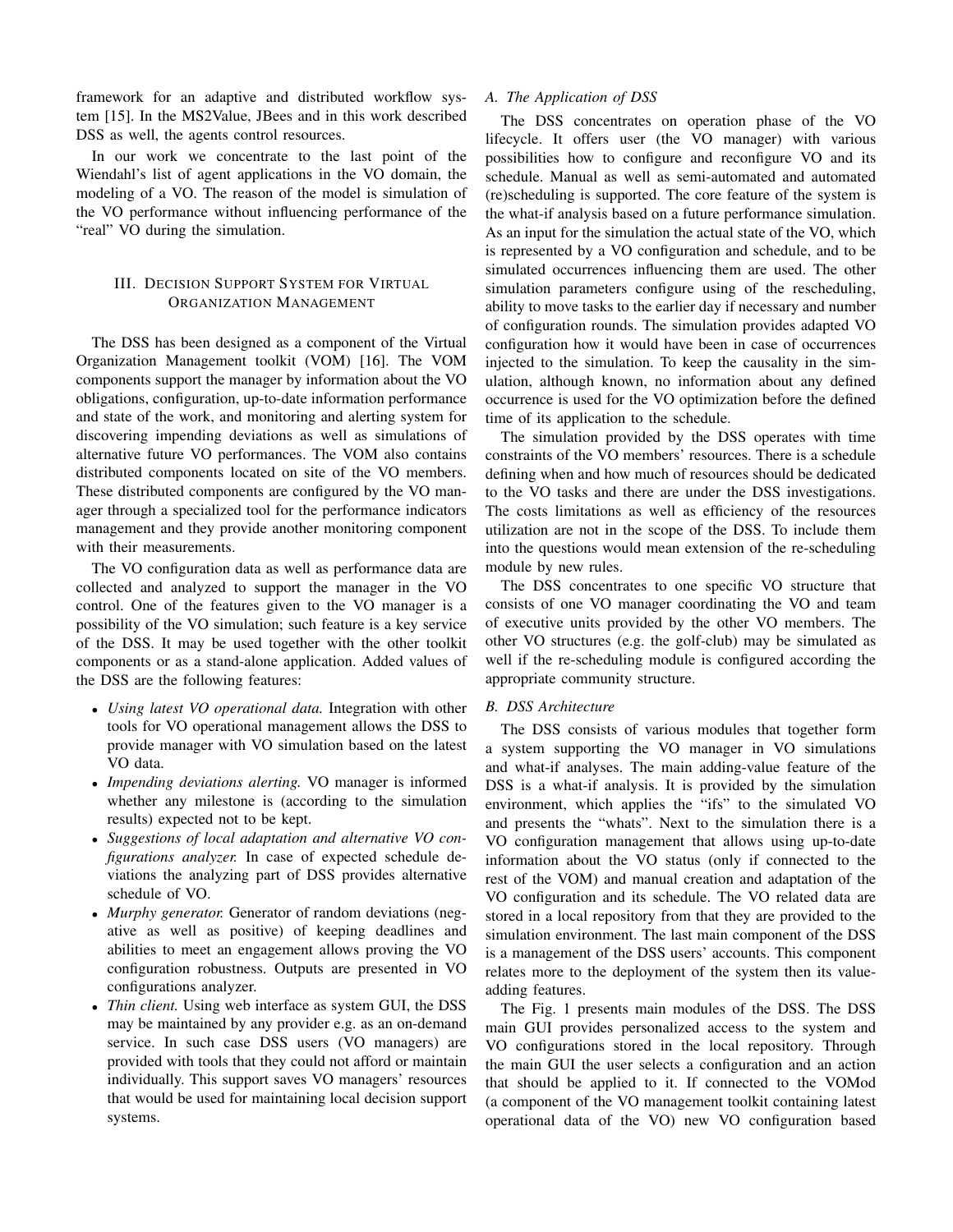

Fig. 1. The DSS architecture

on the data from the VOMod may be created. The existing configuration as well as new (empty) configuration may be manually edited in the configuration editor. The editor contains a feature of validation of syntax as well as semantics of the VO configuration data set. The configuration may be used for semi-automated rescheduling or the simulation based what-if analysis. Both of them uses agent based rescheduling module. The results of a rescheduling or a simulation are evaluated by an analyzer of VO configurations. The Murphy module is utilized for configuration and start up of the simulation for the what-if analysis.

*1) The Simulation Environment:* The simulation environment is built upon the multi-agent based scheduling and rescheduling system. The what-if analysis is executed by the simulation process, which consists of continuous rescheduling together with applying defined events and occurrences to the schedule. Before the simulation is started the what-if questions are defined in an interface called Murphy. After the simulation completion its results are evaluated in the analyzer. The analyzer presents answers to the what-if questions and is able to give recommendations by its rule-based system.

The scheduling module is based on the multi-agent architectures developed for the intra-enterprise scheduling and coordination of the Extended Enterprises (systems ExPlanTech and ExtraPlanT [17]). To model independent process units within the VO member's company the competency cell concept is employed. In the agent community, there is one agent nominated as a community leader (representing the VO manager) the other agents represent the competency cells of the VO members. Such architecture copies the hierarchical structure of the VO, where there is one VO manager responsible for the VO performance at all and for the realization of the VO task as concluded with the VO customer, and there is a group of other VO members being contracted to provide particular parts of the VO.

One VO member is represented by a group of as much competency cells as much core competencies it provides.

Although representing the same VO member, the competency cells do not share their resources. If the resources are shared within a member's company and the VO manager is given such knowledge, the member may be modeled by less number of competency cells. Each group of competencies for that the VO member's resources are shared is provided by one competency cell.

## *C. Process of the What-if Analysis*

The what-if analysis is a part of the decision making process. The analysis is based on the state of the system (VO in this case) as it is and the what-if analysis provides with the state how it could be. The decision making process uses the what-if analysis to generate various possible futures, which are generated according to configured constraints.

The what-if analysis consists of three main processes, which are:

- Process of the Simulation Configuration
- Process of Rescheduling
- Process of the Simulation Evaluation

During the first process the simulation (on that the analysis is based) is configured. Then the simulated rescheduling is executed and finally the simulated run of the VO is evaluated, and suggestions for elimination of the VO weak points are generated. The final decision about the VO schedule and configuration adaptations are up to the VO manager.

*1) Process of the Simulation Configuration:* The first step of the what-if analysis is definition of the "ifs" for that the analysis has to be provided. During the VO performance the VO manager is informed about realizations of the tasks and according this information the manager adapts the rest of the VO configuration and schedule. In the DSS, sources of deviations of the performance (according to the actual schedule) are represented by the events and behavioral models. The events represent situations influencing the schedule of individual tasks and they are not linked to the concrete VO member. The assignment and reliability of the VO members are modeled by the behavioral models. Events as well as behavioral models are applied to the optimal/acceptable (according to selected criteria) schedule of the task and they are causes of the task deviations in the simulated performance. The deviation may be negative as well as positive e.g. the task may be completed later or earlier than scheduled. They influence start and end dates of the task schedule, and the overall performance.

The events may be distinguished into two categories:

- The first category contains events of impossibility to accomplish the task by the assigned member. In case of such kind of event the VO manager has to look for another VO member to replace the one already assigned to the task.
- The other group of events contains such events that effect start date or end date of the task. In case of such type of event there is no possibility to reassign resources dedicated to affected task. Effect of tasks from the second group must be accepted and the rest of the schedule must be adapted to take their effects into account.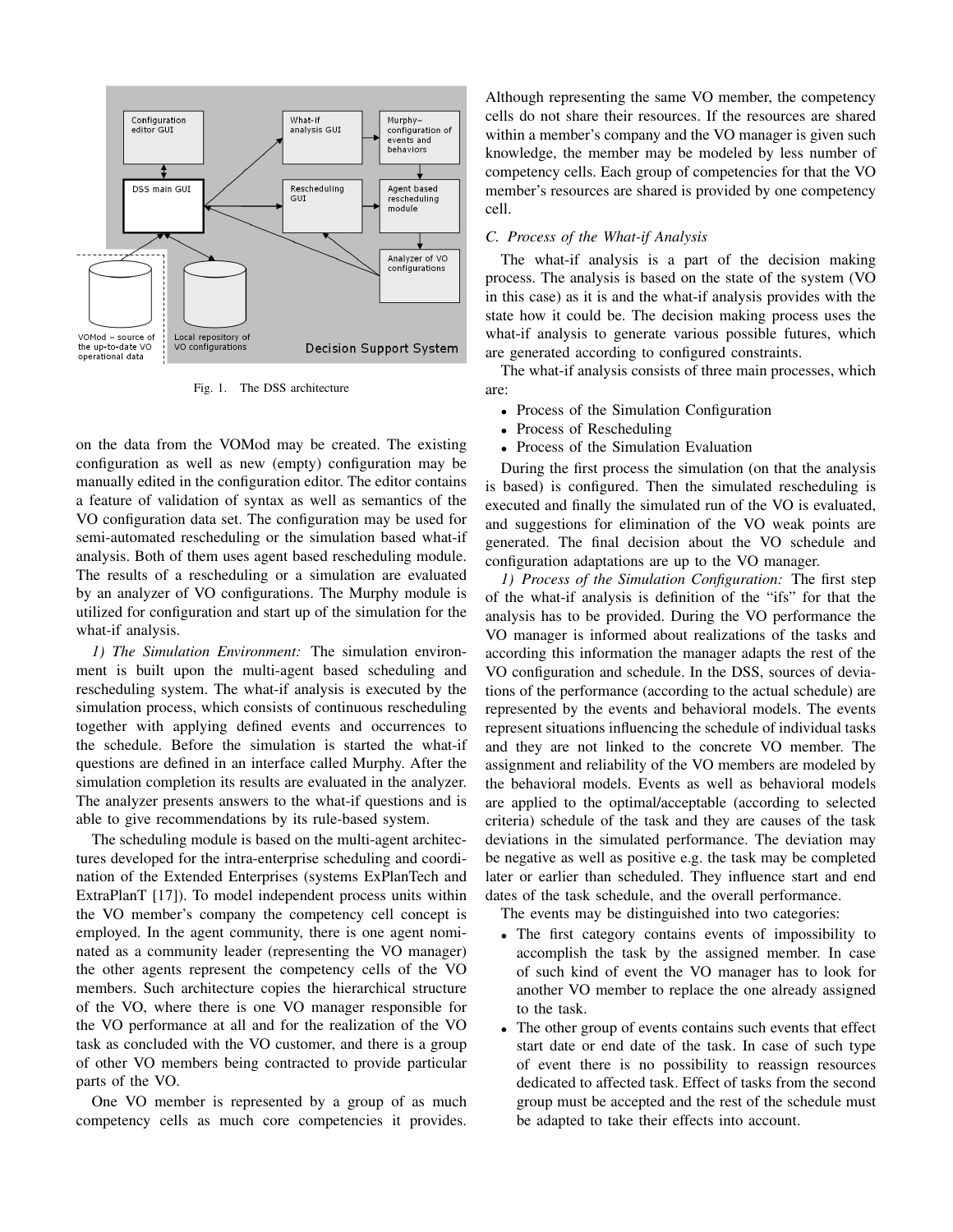Before the main part of the simulation is started there are behavioral models assigned to the members participating in the VO. The behavioral model is a set of various probability numbers influencing the accuracy with that the member keeps the schedule. There is one model assigned to a member and it is applied to all tasks on that the member participates. Behavioral models of members are mutually independent.

*2) Process of Rescheduling:* After the simulation is configured the simulated rescheduling is started. The simulation may be provided for whole VO schedule or there may be a defined day that represents a "today" in the simulation. From that point in time the simulation is started. Everything, what is before this date, is assumed to be in the simulated past and therefore it is not influenced by the simulation. Everything else is in the simulated future that is in the scope of the what-if analysis. The simulated rescheduling works as follows:

- 1) All future schedules are canceled and already assigned resources are moved to the available resources of the related partners and their competency cells.
- 2) The most critical task is identified in the open list (list of tasks having not assigned all required resources). This task is removed from the open list and operated as the actual task.
- 3) The most suitable partner is found by CNP to operate the actual task. The best partner from the possible ones is identified according to the scheduling criteria (the earliest delivery date is an example of such criteria).
- 4) The simulation events representing dropping off resources are applied to the actual task schedule.
- 5) The behavioral model of the member is applied to the actual task schedule.
- 6) The simulation events representing variations in task start and/or end date are applied to the actual task schedule.
- 7) If the assigned partner is not able to fulfill the concluded schedule the algorithm continues by the step 3, where this member (as well as other in this task already failing members) is removed from the list of possible members.
- 8) The actual task is moved to the close list.
- 9) If the open list is not empty, the algorithm continues by the step 2.

When the rescheduling is finished the result schedule presents a schedule of the VO how it would be in case of configured deviations. If required, the rescheduling process may be run more than ones; the result schedules may differ due to various events and behavior models are defined by probability coefficients and so they influence the schedule in different manner in each run of the rescheduling. The process of the simulation evaluation, which follows after the rescheduling process, receives a bundle of the rescheduling results as an input.

*3) Process of the Simulation Evaluation:* After all rounds of simulated rescheduling the results of simulations are evaluated. The simulation analyzer module compares and evaluates the schedules from the simulated VO executions with the original

VO schedule. The analyzer results consist of three components:

- Graphic overview of the original and executed schedule.
- Comparison of various schedule details.
- Findings and suggestions of the rule-based system.

The first component provides with a simple graphic overview of the original and final schedule. The second component of the analyzer result concentrates to changes of overall VO start and end dates, if the final schedule (i.e. after the simulated run of the VO) is fully covering all the requests for resources, and if they are provided in an appropriate time. This component also provides with overview of each task schedule and each member involvement. For the tasks their start and end dates are compared as well as an efficiency of the assigned time slot utilization. The member involvement overview presents list of tasks in those they participate and their workload and day load over the all VO. The results of the various details of the schedules comparison are, besides presenting in the system GUI, utilized by the rule based system as well. This system applies set of rules to the uploaded data and in case of positive findings of the weak points of the schedule these findings are presented together with suggestions pre-prepared by the expert.

## *D. DSS Prototype Deployment*

The DSS prototype is developed to be deployed either on user's local computer or server; it may be deployed on third party server as well. Because of it the user interface to the system is implemented as a thin client. The system is developed as a server application using the Tomcat server<sup>1</sup>. In case of deployment on the remote server that server may be maintained e.g. by the cluster from that the VO is created. The DSS functionality may be provided as the on-demand service as well.

## IV. CONCLUSION

In this paper we presented the Decision Support System (DSS) for operational management of a Virtual Organization (VO). The main feature of the tool is a simulation of the possible future of the VO performance. The simulation allows its user (the VO manager) to configure various events and VO members' behaviors that may occur during the VO operation. Such simulation is usable for discovering weak points of the VO schedule and configuration. The user may play with the tool to simulate various negative as well as positive deviations and pre-prepare suitable scenarios for their solving and utilization. The Fig. 2 shows the user interface of the what-if analysis configuration.

The abilities that the VO manager is given to control the VO are limited by manager's power over the VO members. The DSS architecture is designed to reflect these limitations. It may be connected to other system of the VO management toolkit to be provided with latest VO operational data. The DSS system is built upon multi-agent technology; the agents are employed as models of the VO members.

<sup>1</sup>Tomcat homepage: http://tomcat.apache.org/